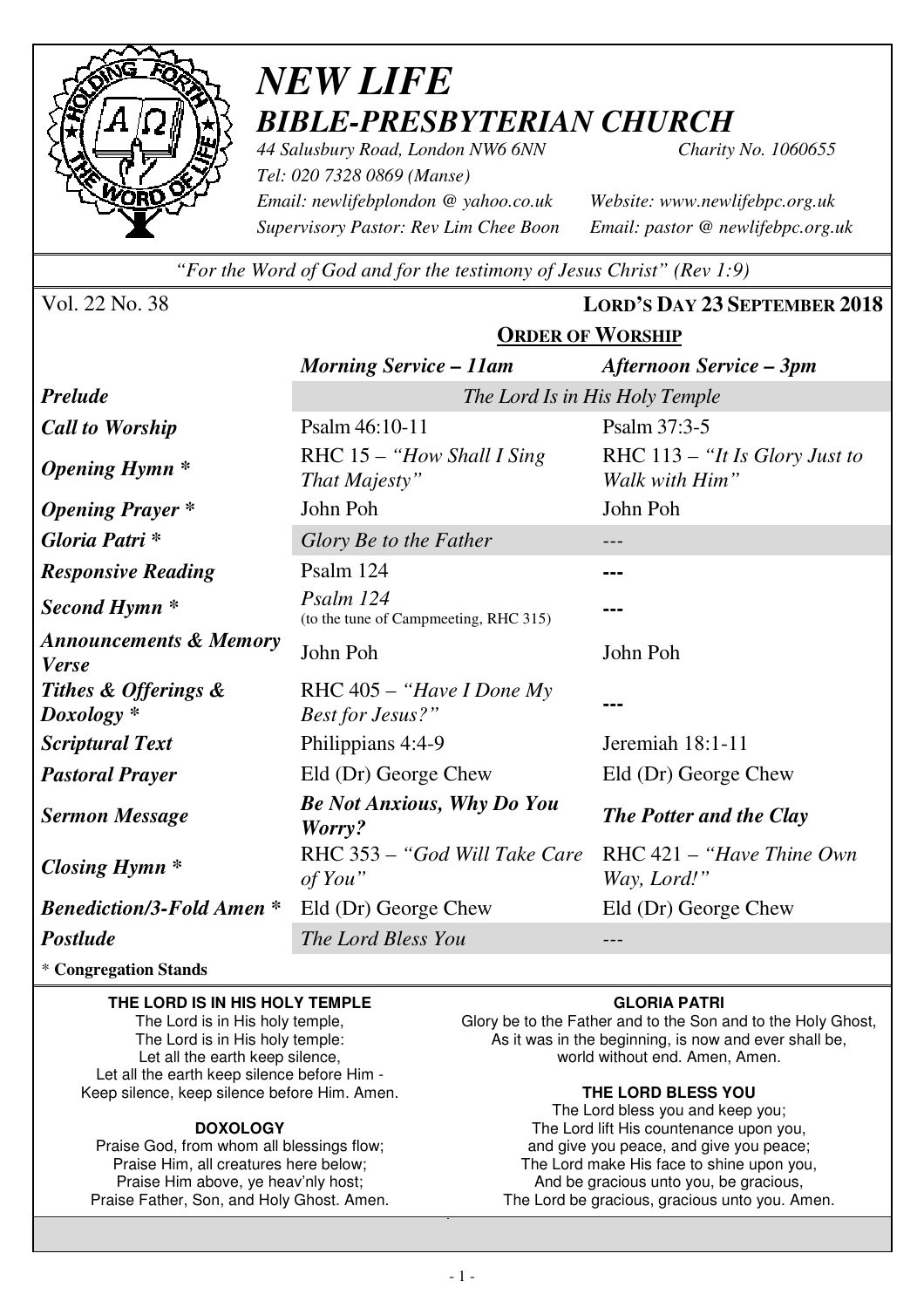# **WORSHIP HIM IN SPIRIT AND IN TRUTH**

### **Adapted from Maranatha Messenger, Sunday 26th August 2018**

John 4:20-24

### **Introduction**

As children of God, we often say without proper understanding, "We ought to worship the Father in spirit and in truth." We said it, as a matter of fact, sounding somewhat spiritual. Now, where is it recorded for us in the Bible this phrase "Worship him in spirit and in truth"? Who said it? To whom this phrase was directed? What was the context?

In his conversation with the Samaritan woman at the well in John 4:20-24, our Lord Jesus Christ, said to woman who told him her people worshipped at a certain mountain in Samaria, "Woman, believe me, the hour cometh, when ye shall neither in this mountain, nor yet at Jerusalem, worship the Father. Ye worship ye know not what: we know what we worship: for salvation is of the Jews. But the hour cometh, and now is, when the true worshippers shall worship the Father in spirit and in truth: for the Father seeketh such to worship him. God is a Spirit: and they that worship him must worship him in spirit and in truth."

From the Lord's reply to the woman at the well, we learn the time has arrived where true worshippers of God need not worship him in a particular place, and they are to worship God in spirit and in truth, for God seeketh such to worship him.

### **Who can worship the Father in spirit and in truth?**

Those who are called of God, led by the Holy Spirit to believe in his only begotten Son, Jesus Christ and sanctified by the Spirit unto obedience – only these can worship the Father in spirit and in truth. Only the children of light who are brought out of darkness and into his marvellous light are fit to worship God in truth and in spirit. He who does not depend on self and his own righteousness and confesses his utter unworthiness has the right to stand before God and be accepted by the heavenly Father (Luke 18:13-14). Without Christ, without the knowledge of the Lord Jesus Christ, without acknowledging him as Lord and Saviour, we cannot worship the Father in spirit and in truth. Without Christ's righteousness imputed to us, we are still in the clutch of sin and therefore, we cannot approach the holy God, we cannot worship him in spirit and in truth.

In John 4:10-14, the Lord Jesus Christ tells the woman that whosoever drink the living water which he gives to, shall be in him a well of water springing up into everlasting life. Those who drink the living water, are those who come to Jesus Christ. In short, only those who come to Christ, who know Christ, who are in Christ and of Christ can worship the Father in spirit and in truth.

Consider carefully. Are you in Christ, born again and born of the Spirit? Have you confessed Jesus Christ as Lord and believed in your heart that he died on the Cross at Calvary and was buried and rose again from the dead on the third day and is now at the right hand of the Father? If the answer is Yes, then rejoice for you can come freely before the throne of grace to worship the heavenly Father in spirit and in truth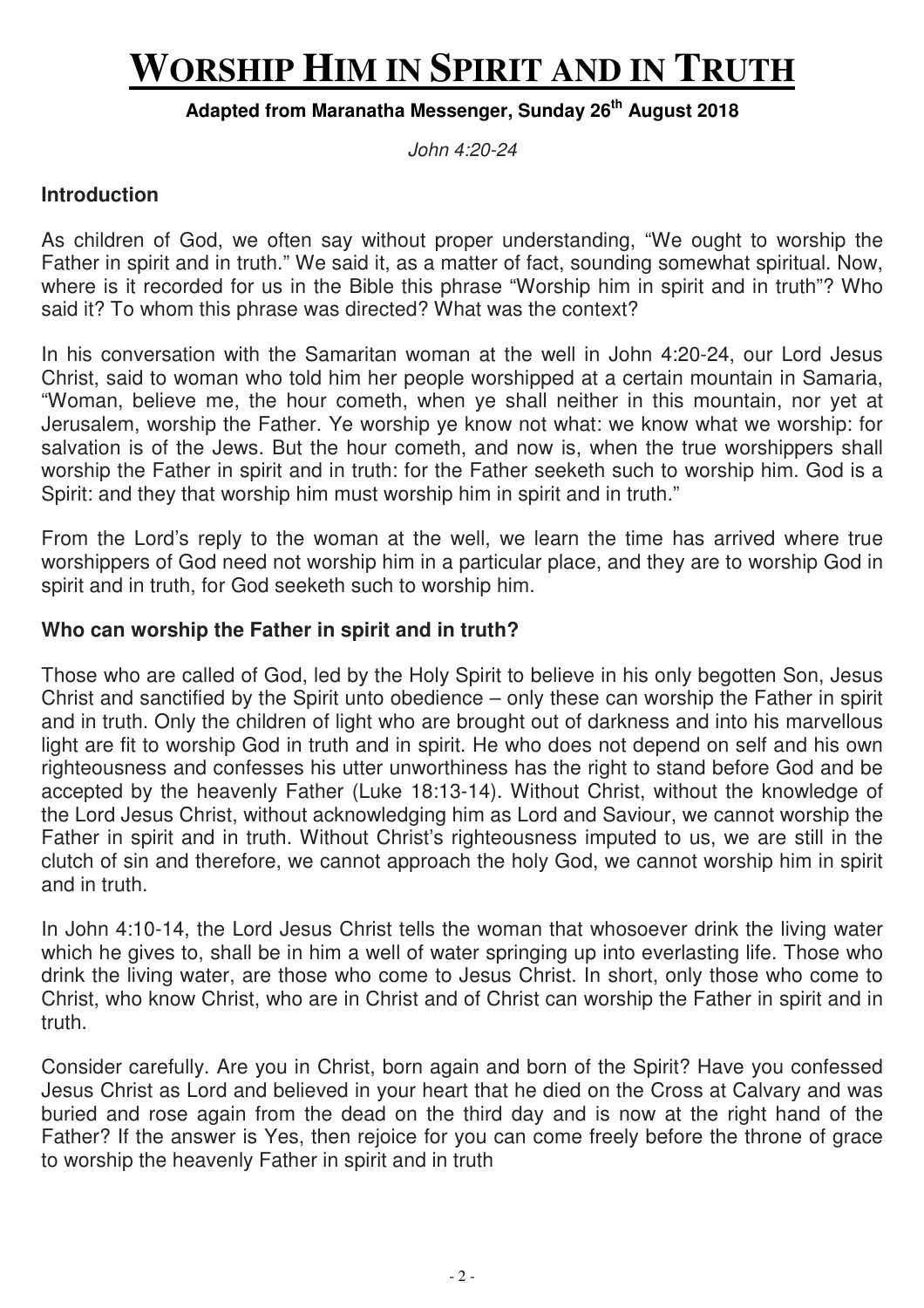## **Why must we worship God in spirit and in truth?**

God is a Spirit. We too are spiritual beings. God who is omniscient knows our spirit. He knows our thought, our whole being and is acquainted with our desires (Psalms 103:14, 139:4, 7-12, Matthew 6:8, 12:15). For this, we are to worship God with great confidence, being aware that our merciful God is all knowing. Nevertheless, we are to worship him with fear and trembling.

At the same time, in the light of his revealed words and truth, we are to accord our worship to him. We cannot worship God without regards to his commandments and holiness, this if we were to do so, we risk being severely judged like the sons of Aaron in Numbers 3:4 and 26:61, and Ananias and Sapphira in Acts 5:1-11.

Therefore, beloved, we must worship God with clean hands and a pure heart (Psalms 24:4).

## **What does it mean to worship God in spirit and in truth?**

I want to explain this section in practical terms, through various scriptural examples given to us in the Bible.

To worship God in spirit and in truth, these characteristics must be present in the hearts of the true worshippers – contrition, dependence, faith, hope, humility, love, meekness, mercy, obedience, patience, perseverance, sincerity, submission, trust and truth.

| <b>Worship God in spirit and in truth</b>                                                                                                                                                                                                                                                                                                                                                                                                                                               | Worship God in flesh and in lie                                                                                                                                                                                                                                                                                                                                                                                                                                                                           |  |  |  |
|-----------------------------------------------------------------------------------------------------------------------------------------------------------------------------------------------------------------------------------------------------------------------------------------------------------------------------------------------------------------------------------------------------------------------------------------------------------------------------------------|-----------------------------------------------------------------------------------------------------------------------------------------------------------------------------------------------------------------------------------------------------------------------------------------------------------------------------------------------------------------------------------------------------------------------------------------------------------------------------------------------------------|--|--|--|
| 1. Abel – his offering to God was accepted.                                                                                                                                                                                                                                                                                                                                                                                                                                             | 1. Cain – his offering to God was most likely                                                                                                                                                                                                                                                                                                                                                                                                                                                             |  |  |  |
| From the Cambridge Bible Commentary on                                                                                                                                                                                                                                                                                                                                                                                                                                                  | out of a religious heart and one which is                                                                                                                                                                                                                                                                                                                                                                                                                                                                 |  |  |  |
| Hebrew 11:4, "we may naturally infer that                                                                                                                                                                                                                                                                                                                                                                                                                                               | neither right with God nor pleasing to him.                                                                                                                                                                                                                                                                                                                                                                                                                                                               |  |  |  |
| Abel's (sacrifice) was a more carefully                                                                                                                                                                                                                                                                                                                                                                                                                                                 | He worshipped God in his own terms and not                                                                                                                                                                                                                                                                                                                                                                                                                                                                |  |  |  |
| chosen and valuable offering, but especially                                                                                                                                                                                                                                                                                                                                                                                                                                            | in accordance to faith. This can be seen in                                                                                                                                                                                                                                                                                                                                                                                                                                                               |  |  |  |
| that it was offered in a more sincere and                                                                                                                                                                                                                                                                                                                                                                                                                                               | Cain's subsequent murder of his brother                                                                                                                                                                                                                                                                                                                                                                                                                                                                   |  |  |  |
| humble spirit of faith and love."                                                                                                                                                                                                                                                                                                                                                                                                                                                       | Abel and anger with God (Genesis 4:4-10).                                                                                                                                                                                                                                                                                                                                                                                                                                                                 |  |  |  |
| 2. David – God did not reject David as king<br>even though he had sinned against God in<br>the killing of Uriah and his adultery with<br>Bathsheba. David when confronted with his<br>sin by the prophet Nathan, admitted readily,<br>and he submitted himself under the mercy of<br>God (2 Sam: 12:1-23). In Psalms 51, we<br>learned that David was fully repentance<br>before God, sincerely admitting<br>his<br>transgression, seeking God's forgiveness,<br>mercy and restoration. | 2. Saul – God rejects Saul as king due to his<br>disobedience to God's commandment given<br>to him by the prophet Samuel (1 Sam 15:1-<br>25). Though Saul offered up the best of the<br>sheep, and of the oxen, and of the fatlings,<br>and the lambs, God was displeased with<br>for he regarded<br>not<br>God's<br>Saul<br>utterly<br>the<br>commandment to<br>destroy<br>Amalekites - King Agag and all of his<br>kingdom. Saul failed to understand that for<br>God to obey is better than sacrifice. |  |  |  |
| 3. God's Commandment - In worship, we                                                                                                                                                                                                                                                                                                                                                                                                                                                   | 3. Traditions of Men – the Lord rebuked the                                                                                                                                                                                                                                                                                                                                                                                                                                                               |  |  |  |
| follow the guidelines of God not the traditions                                                                                                                                                                                                                                                                                                                                                                                                                                         | Pharisees for transgressing                                                                                                                                                                                                                                                                                                                                                                                                                                                                               |  |  |  |
| of men, we adhere to the commandment of                                                                                                                                                                                                                                                                                                                                                                                                                                                 | the                                                                                                                                                                                                                                                                                                                                                                                                                                                                                                       |  |  |  |
| God. We worship God with all our heart, with                                                                                                                                                                                                                                                                                                                                                                                                                                            | commandment of God by their strict legalistic                                                                                                                                                                                                                                                                                                                                                                                                                                                             |  |  |  |
| all our soul, and with all our mind (Matt                                                                                                                                                                                                                                                                                                                                                                                                                                               | adherence to traditions of men which voided                                                                                                                                                                                                                                                                                                                                                                                                                                                               |  |  |  |
| 22:37). Like Daniel, we seek to stay true to                                                                                                                                                                                                                                                                                                                                                                                                                                            | the commandment of God. The Pharisees                                                                                                                                                                                                                                                                                                                                                                                                                                                                     |  |  |  |
| God even in the midst of heathens (Daniel                                                                                                                                                                                                                                                                                                                                                                                                                                               | worshipped God with their mouths and lips                                                                                                                                                                                                                                                                                                                                                                                                                                                                 |  |  |  |
| $1:8$ ).                                                                                                                                                                                                                                                                                                                                                                                                                                                                                | not with their hearts (Isa 29:13, Matt 15:1-9).                                                                                                                                                                                                                                                                                                                                                                                                                                                           |  |  |  |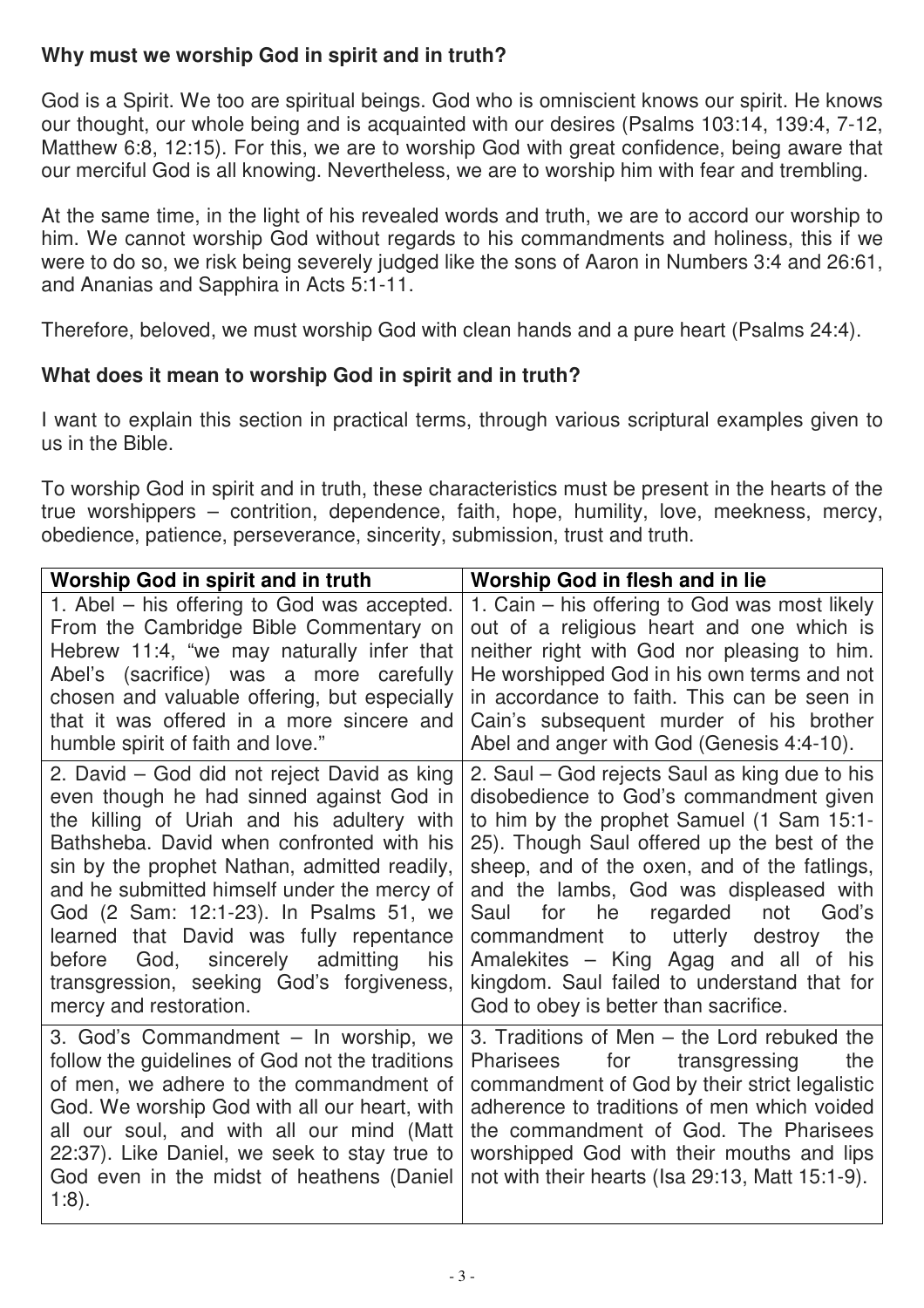| 4. Tax Collector – when he approached the       | 4. Pharisee $-$ before the temple, he stood     |
|-------------------------------------------------|-------------------------------------------------|
| temple, he stood afar off, would not lift up so | and prayed and boasted of himself and said,     |
| much as his eyes unto heaven, but smote         | "God, I thank thee, that I am not as other      |
| upon his breast, saying, "God be merciful to    | men are, extortioners, unjust, adulterers, or   |
| me a sinner." His humble plead, contrition      | even as this publican. I fast twice in the      |
| and his self-abasement were accepted by         | week, I give tithes of all that I possess." His |
| God and he returned to his house duly           | proud pontification was rejected by God (Lk     |
| justified (Lk 18:13-14).                        | $18:11-12, 14$ .                                |
| 5. The Church in Philadelphia – the Lord        | 5. The Church in Laodicea – the Lord            |
| loved and accepted the believers here, and      | rebuked the believers here for being neither    |
| commended them for their steadfastness          | cold nor hot, lukewarm toward God, totally      |
| and patience. They kept his word and did not    | self-reliant, their riches and wealth blinded   |
| deny his name despite the persecution and       | them to the true worship of God, they might     |
| opposition they faced from the enemies.         | be well off materially, had a form of           |
| They were true to the Lord. They depended       | godliness but therein denied the power of       |
| on the Lord and hoped patiently in God (Rev     | God. Such is religiosity, flesh worship in the  |
| $3:7-13$ ).                                     | sight of God (Rev 3:14-22).                     |

In the Bible, there are many examples of what is true worship and false worship. I hope the few examples mentioned above provide insight to you on what is and what is required of us to worship our heavenly Father in spirit and in truth.

## **Conclusion**

In this liberal age, where right and wrong are subjective, where the alluring and seductive call to follow our hearts are so strong, we as people of God must be circumspect and understand the time we are in. We must never deceive ourselves that we can come to God in our own terms, that we can worship him in our own ways. We cannot. We can only worship God in his way, in accordance to his revealed words. To worship rightly, and in spirit and in truth, we must humbly follow the teaching in the word of God. True worship leads to life. False worship leads to death. May God enable and help us to worship him in spirit and in truth. Amen.

By His Grace and Mercy,

Elder Daniel Tau